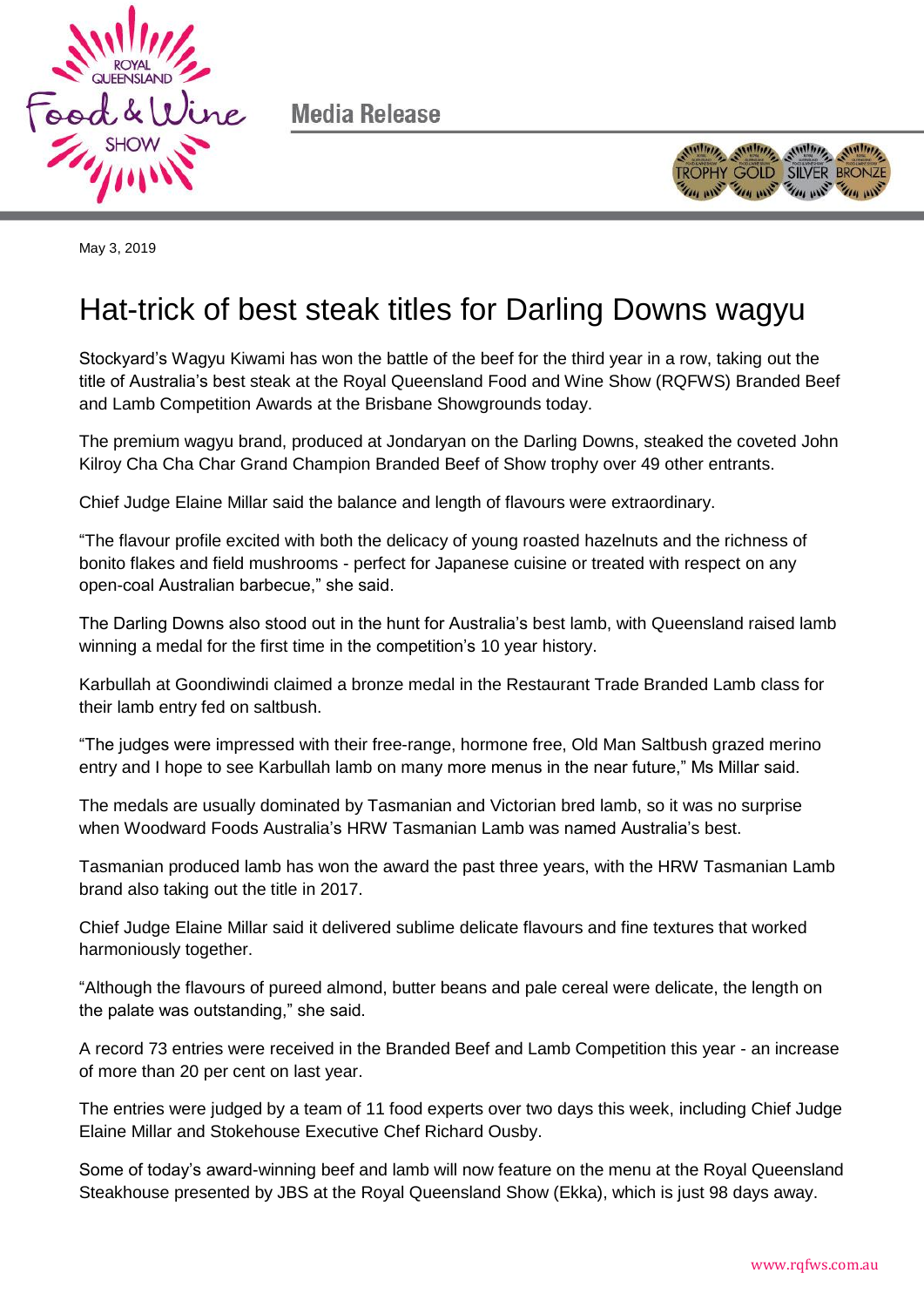

Media Release



## MAJOR AWARD WINNERS:

**THE JOHN KILROY CHA CHA CHAR GRAND CHAMPION BRANDED BEEF OF SHOW (Australia's best steak)** Stockyard Pty Ltd for its Stockyard Wagyu Kiwami

### **CHAMPION MSA GRADED BRANDED BEEF OF SHOW**

JBS Australia for its JBS Riverina Angus

**CHAMPION BRANDED LAMB OF SHOW (Australia's best lamb)** Woodward Foods Australia for its Woodward Foods HRW Tasmanian Lamb

### BEEF AWARD WINNERS

Class 1 – King Street Grain Fed Class Gold: JBS Australia for its JBS Riverina Angus Silver: Stockyard Pty Ltd for its Stockyard Gold Bronze: NH Foods Australia for its Angus Reserve

Class 2 – King Street Grass Fed Class Gold: Thomas Foods International for its Angus Pure Silver: Coles for its Coles Graze Porterhouse Bronze: NH Foods Australia for its Manning Valley Naturally Grass Fed Beef

Class 3 - Wagyu Class AUS-MEAT Marble Score 6 or less Gold: Kilcoy Global Foods for its Carrara 640 Wagyu Silver: Stockyard Pty Ltd for its Stockyard Silver Bronze: Jac Wagyu for its Jac Wagyu Pure

Class 4 - Wagyu Class AUS-MEAT Marble Score 7+ Gold: Stockyard Pty Ltd for its Stockyard Wagyu Kiwami Silver: Mort & Co for its Phoenix Beef - The Phoenix Bronze: Kilcoy Global Foods for its Carrara 640 Wagyu

Class 5 - Open Class Gold: JBS Australia for its JBS Tender Valley Black Angus Silver: JBS Australia for its JBS Yardstick Bronze: Woodward Foods Australia for its Woodward Foods Australia Natural Beef

#### LAMB AWARD WINNERS

Class 6 - Meat & Livestock Australia Branded Lamb - 20kg or Less Gold: Woodward Foods Australia for its Woodward Foods HRW Tasmanian Lamb Silver: The Midfield Group for its Union Station Bronze: Australian Wholesale Meats Qld for its Sovereign lamb

Class 7 - Branded Lamb - More than 20kg Gold: Woodward Foods Australia for its Woodward Foods Australian lamb Silver: Coles for its Coles Brand Lamb Rack Bronze: Woodward Foods Australia for its Woodward Foods HRW Tasmanian Lamb

Class 8 - Restaurant Trade Branded Lamb - More than 24kg Gold: Woodward Foods Australia for its Woodward Foods HRW Tasmanian Lamb